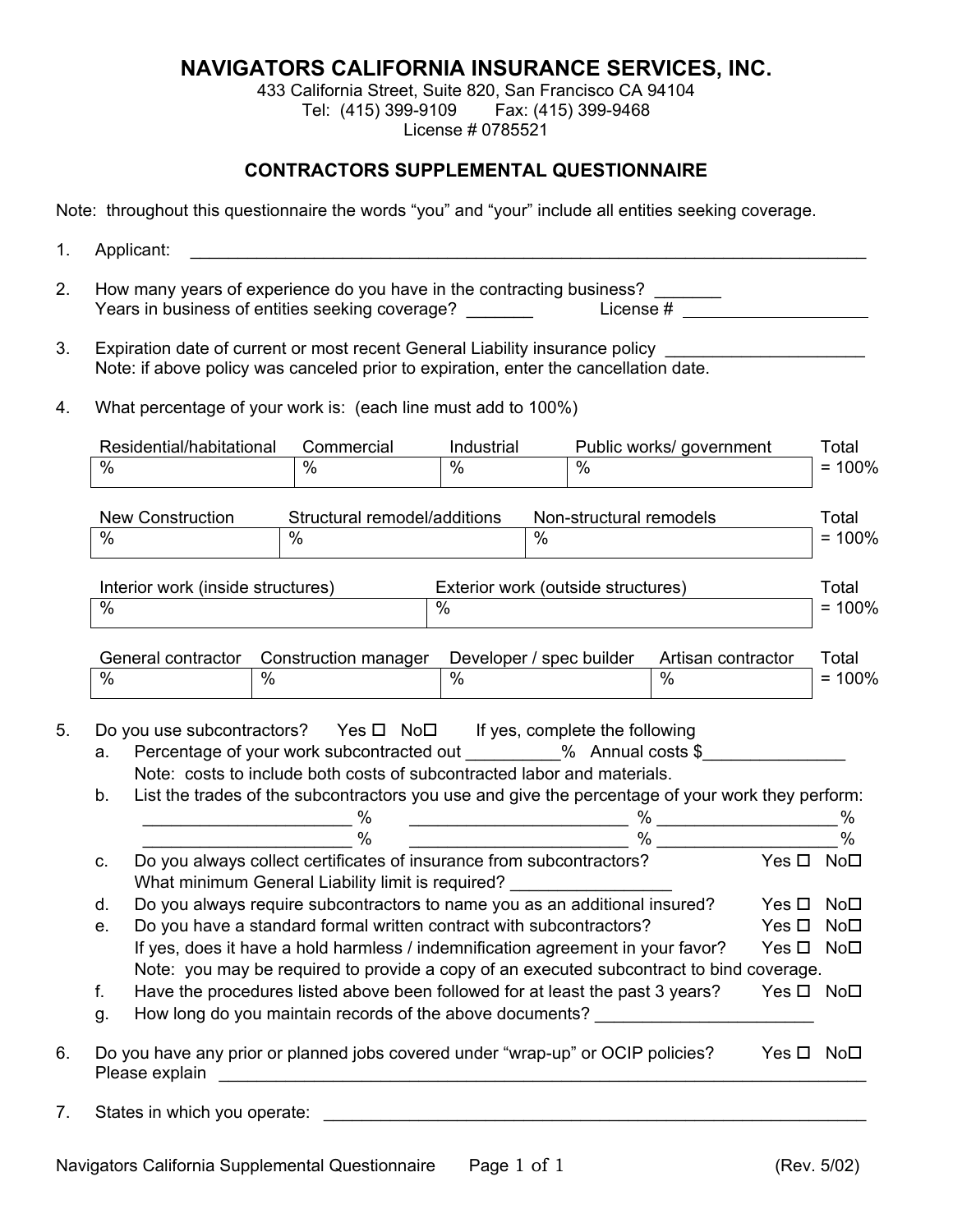8. Gross receipts for the next 12 months and last 4 years

|    | Next 12 months:                          |                                                                                   | Last 12 months:  |   |  |
|----|------------------------------------------|-----------------------------------------------------------------------------------|------------------|---|--|
|    | $2nd$ year prior                         |                                                                                   | $3rd$ year prior |   |  |
|    | $4th$ year prior                         |                                                                                   |                  |   |  |
| 9. | supervisory duties:                      | Number of owners, officers, and partners active at job sites or performing        | $x $33,600 =$    |   |  |
|    |                                          | Payroll of employees other than owners, officers, partners & clerical             |                  |   |  |
|    |                                          |                                                                                   |                  |   |  |
|    |                                          | Cost of leased, temporary, staffing service, casual labor (if not included above) |                  | S |  |
|    | Total Payroll (sum of above three lines) |                                                                                   |                  |   |  |

10. Describe your three largest projects currently underway or planned for the next year, including values:

| Start date End date | Value | Description |
|---------------------|-------|-------------|
|                     |       |             |
|                     |       |             |
|                     |       |             |
|                     |       |             |
|                     |       |             |
|                     |       |             |

11. Describe your four largest projects over the past five years, including values:

| Year<br>Completed                  | Value                                           | Description                                                                                                                                                                                                                                                                                                           |                     |                                    |
|------------------------------------|-------------------------------------------------|-----------------------------------------------------------------------------------------------------------------------------------------------------------------------------------------------------------------------------------------------------------------------------------------------------------------------|---------------------|------------------------------------|
|                                    |                                                 |                                                                                                                                                                                                                                                                                                                       |                     |                                    |
|                                    |                                                 |                                                                                                                                                                                                                                                                                                                       |                     |                                    |
|                                    |                                                 |                                                                                                                                                                                                                                                                                                                       |                     |                                    |
|                                    |                                                 |                                                                                                                                                                                                                                                                                                                       |                     |                                    |
|                                    |                                                 | 12. Dollar value of average job completed (including all materials, labor & equipment) \$                                                                                                                                                                                                                             |                     |                                    |
| b.                                 |                                                 | 13. a. How many new homes will you build as a general contractor in the next year?<br>What is the greatest number of new homes you have built in any one year?                                                                                                                                                        |                     |                                    |
|                                    |                                                 | 14. How many additional insured endorsements do you anticipate needing in the next year?                                                                                                                                                                                                                              |                     |                                    |
|                                    |                                                 | 15. Do any prior operations differ substantially in nature from current operations?<br>Please explain and the state of the state of the state of the state of the state of the state of the state of the state of the state of the state of the state of the state of the state of the state of the state of the stat | $Yes \Box No \Box$  |                                    |
|                                    | 16 a. Are you a licensed architect or engineer? | b. Do you have any operations other than contracting?                                                                                                                                                                                                                                                                 | Yes $\Box$<br>Yes □ | No <sub>1</sub><br>No <sub>1</sub> |
|                                    |                                                 | c. In the past 3 years have you owned, operated or controlled any businesses not listed                                                                                                                                                                                                                               |                     |                                    |
| on the application?<br>Description |                                                 |                                                                                                                                                                                                                                                                                                                       | Yes □ No□           |                                    |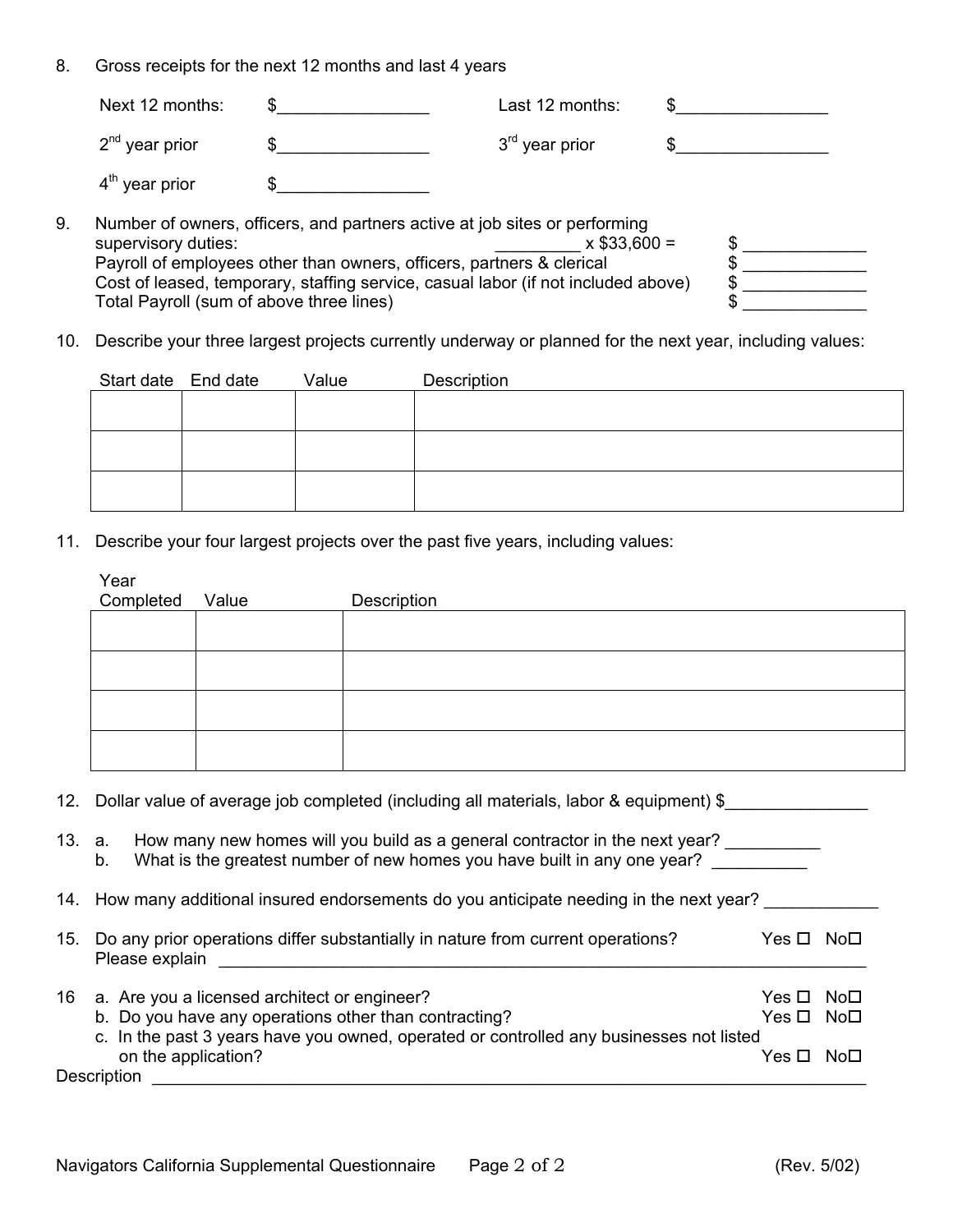- 17. Do you own vacant land, real estate development property, or model homes? Yes  $\Box$  No $\Box$ Description **Description**
- 18. **Note: the following question applies to work done in any capacity, including general contractor, developer, artisan, remodeling contractor, site work contractor, supplier, etc.** Have you performed, or will you perform work involving, related to, or about the premises of:

|     |             |                                                                                                                                                                                                                                                      |                    | Remodel/ | <b>New</b>         |                        |
|-----|-------------|------------------------------------------------------------------------------------------------------------------------------------------------------------------------------------------------------------------------------------------------------|--------------------|----------|--------------------|------------------------|
|     |             |                                                                                                                                                                                                                                                      |                    | repairs  | construction       |                        |
|     | a.          | Condominiums, townhouses or lofts                                                                                                                                                                                                                    | Yes □ No□          |          | Yes □ No□          |                        |
|     | b.          | Apartments                                                                                                                                                                                                                                           | Yes □ No□          |          | $Yes \Box No \Box$ |                        |
|     | C.          | Tracts, Planned Unit Developments, or any other<br>development, premises or project with more than 10<br>homes or lots, built or planned, including all phases                                                                                       | $Yes \Box No \Box$ |          | $Yes \Box No \Box$ |                        |
|     | d.          | Assisted living facilities, retirement homes, military<br>housing, student housing, or any other multi unit facility<br>intended for permanent habitational occupancy                                                                                | $Yes \Box No \Box$ |          | $Yes \Box No \Box$ |                        |
|     |             | Description entrance and the contract of the contract of the contract of the contract of the contract of the contract of the contract of the contract of the contract of the contract of the contract of the contract of the c                       |                    |          |                    |                        |
| 19. |             | Have you ever performed work on hillsides, hill tops, slopes, landfill, or other subsidence areas, or do                                                                                                                                             |                    |          |                    |                        |
|     |             | you plan to in the future (other than non-structural work)?<br>Maximum degree of slope? ___________ Description ________________________________                                                                                                     |                    |          |                    | Yes □ No□              |
| 20. | Description | Have or will any of your projects involve caissons, cantilevers, piers, retaining walls, shoring,<br>underpinning, or other heavy structural engineering techniques?<br>If retaining walls have been or will be built, maximum height __________ ft. |                    |          |                    | $Yes \Box No \Box$     |
| 21. |             | Do you or have you performed repairs of fire damage, water damage, or mold damage? Yes □ No□                                                                                                                                                         |                    |          |                    |                        |
| 22. |             | Do you perform work above two stories in height (other than interior remodeling)?<br>If so, what percentage? ______% Maximum height __________ ft                                                                                                    |                    |          |                    | $Yes \Box No \Box$     |
| 23. | Description | Do you perform any work below ground level?<br>If so, what percentage? ______% Maximum depth ____________ ft                                                                                                                                         |                    |          |                    | $Yes \Box No \Box$     |
|     |             | 24. Have you or will you perform work related to the following: gas stations, refineries, chemical plants,<br>airports, public utilities, railroads, or hospitals?                                                                                   |                    |          |                    | Yes □ No□              |
| 25. |             | a. Have you or will you work as a construction manager for a fee?<br>b. Have you or will you supervise contractors paid by a different entity?                                                                                                       |                    |          |                    | Yes □ No□<br>Yes □ No□ |
|     |             | 26. In the past 3 years have you been fired or replaced on a job in progress?                                                                                                                                                                        |                    |          |                    | Yes □ No□              |